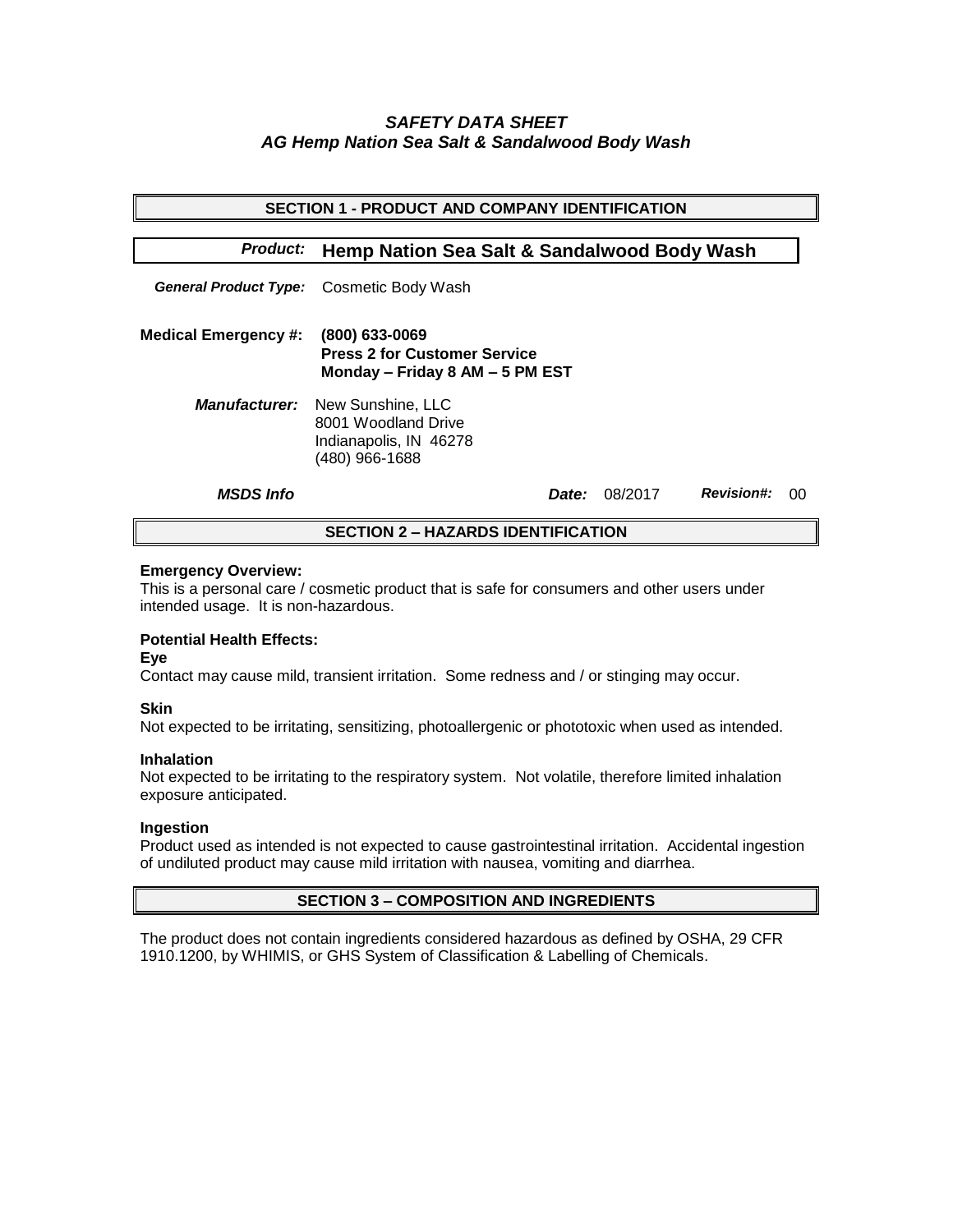# **SECTION 4 – FIRST AID MEASURES**

## **Eye**

Thorough rinsing for 15 – 20 minutes is recommended. If irritation persists, contact a physician.

### **Skin**

Discontinue use of product. Apply cold compresses to affected areas to relieve discomfort. If discomfort persists, contact a physician.

#### **Inhalation**

If respiratory irritation occurs, remove individual to fresh air.

### **Ingestion**

Accidental ingestion of product may require medical attention. In case of accidental ingestion dilute with water. Do not induce vomiting. If discomfort persists, contact a physician.

## **SECTION 5 – FIRE FIGHTING MEASURES**

**Extinguishing Media:** Use chemical foam, dry chemical, carbon dioxide or water. **Explosion Hazard:** Not applicable.

**Fire Fighting Info:** Contact emergency personnel. Use self-contained breathing apparatus and protective gear, if large quantities of product are involved. Hazardous decomposition products may be released. Thermal degradation may produce oxides of carbon and / or nitrogen, hydrocarbons and / derivatives.

# **SECTION 6 – ACCIDENTAL RELEASE MEASURES**

## **Procedures for Spill / Leak Clean-up:**

**Household Settings:** Absorb liquid and scrub the area. Dilute with water until surface is no longer slippery.

**Non-Household Settings:** Use safety glasses if splash hazard exist. Use gloves and other protective clothing to prevent skin contact.

## **SECTION 7 – HANDLING AND STORAGE**

#### **Precautions for Safe Handling:**

**Household Settings:** Avoid contact with eyes.

**Non-Household Settings:** No unusual handling or storage requirements. Storage in large quantities (warehouse) should be in a well-ventilated, cool area.

## **Conditions for Safe Storage:**

**Household Settings:** Normal household storage.

**Non-Household Settings:** No unusual handling or storage requirements. Storage in large quantities (warehouse) should be in a well-ventilated, cool area.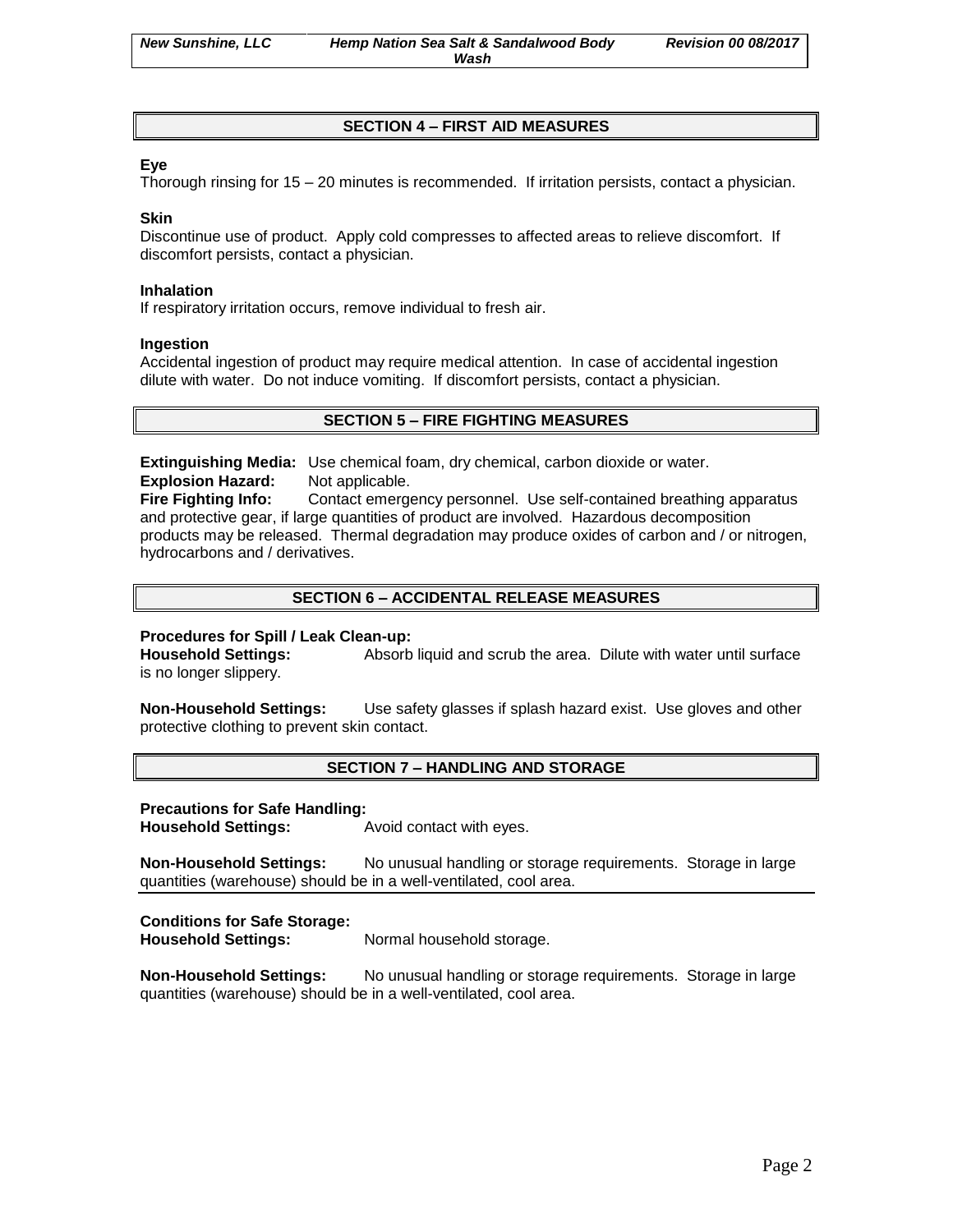### **SECTION 8 – EXPOSURE CONTROLS / PERSONAL PROTECTION**

**Household Settings:** This is a personal care / cosmetic product that is safe for consumers and other users under normal and reasonably foreseen use.

**Non-Household Settings:** Use safety glasses if splash hazards exist, use gloves and other protective clothing to prevent skin contact. Always follow good hygienic work practices. Avoid prolonged contact with skin and clothing.

### **SECTION 9 – PHYSICAL AND CHEMICAL PROPERTIES**

Physical State Viscous liquid body wash. Appearance **Colored viscous liquid.**<br>
Odor Colore Colore Colored Viscous liquid. Odor Threshold Not available pH 3.5 – 7.5 Melting Point/Freezing Point Not Applicable Boiling Point  $>212$  F / 100 C Flash Point  $>212$  F / 100 C Evaporation Rate Not Applicable Flammability Not Applicable Upper/Lower Flammablilty Not Applicable Vapor Pressure Not Applicable Vapor Density Not Applicable Relative Density Not Available Specific gravity at 25C Not available. Solubility in water at 20C Slightly Insoluble Partition coefficient Not Applicable Auto-iginition Temp Not Applicable Decomposition Temp Not Available Viscosity 10,000 – 70,000 cps.

Fragrant. Volatile % Complies with Federal and State VOC regulations.

### **SECTION 10 – STABILITY AND REACTIVITY**

**Other Recommendations:** None

**Conditions to Avoid:** No applicable information has been found.

## **SECTION 11 – TOXICOLOGICAL INFORMATION**

This is a personal care / cosmetic product that is safe for consumers and other users under intended and reasonably foreseeable use.

**Chronic Effects:** Finished product is not expected to have chronic health effects. **Target Organs:** No adverse health effects on target organs expected for finished product. **Carcinogenicity:** Finished product is not expected to be carcinogenic. NTP: No IARC: No OSHA: No

#### **SECTION 12 – ECOLOGICAL INFORMATION**

The product ingredients are expected to be safe for the environment at concentrations predicted under normal use and accidental spill scenarios.